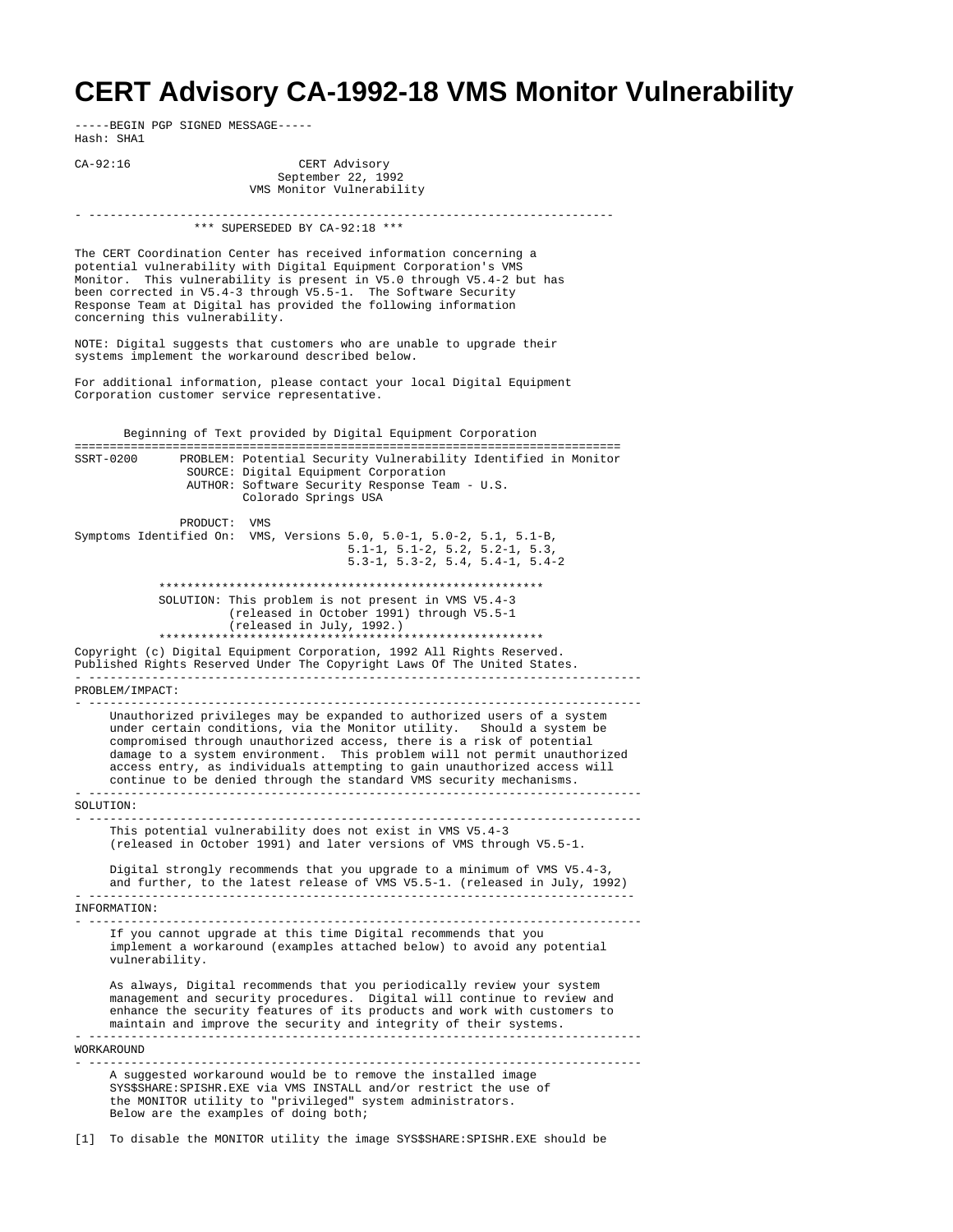deinstalled. From a privileged account; For cluster configurations; --------------------------- \$ MC SYSMAN SYSMAN> SET ENVIRONMENT/CLUSTER SYSMAN> DO INSTALL REMOVE SYS\$SHARE:SPISHR.EXE SYSMAN> DO RENAME SYS\$SHARE:SPISHR.EXE SPISHR.HOLD SYSMAN> EXIT For non-VAXcluster configurations; --------------------------------- SINSTALL. INSTALL>REMOVE SYS\$SHARE:SPISHR.EXE INSTALL>EXIT \$RENAME SYS\$SHARE:SPISHR.EXE SPISHR.HOLD [2] If you wish to restrict access to the MONITOR command so that only a limited number of authorized (or privileged) persons are granted access to the utility, one method might be to issue the following example commands; From a privileged account; For cluster configurations; --------------------------- \$ MC SYSMAN SYSMAN> SET ENVIRONMENT/CLUSTER SYSMAN> DO INSTALL REMOVE SYS\$SHARE:SPISHR.EXE SYSMAN> DO SET FILE/ACL=(ID=\*,ACCESS=NONE) SYS\$SHARE:SPISHR.EXE SYSMAN> DO SET FILE/ACL=(ID=SYSTEM,ACCESS=READ+EXECUTE) SYS\$SHARE:SPISHR.EXE SYSMAN> DO INSTALL ADD SYS\$SHARE:SPISHR.EXE/OPEN/HEADER/SHARE/PROTECT SYSMAN> EXIT  $\ddot{\rm s}$  THIS WILL IMPACT the MONITOR UTILITY FOR REMOTE MONITORING. LOCAL MONITORING WILL CONTINUE TO WORK FOR PERSONS HOLDING THE ID's GRANTED ACL ACCESS. see additional note(s) below For non-VAXcluster configurations; ---------------------------------- \$ INSTALL INSTALL>REMOVE SYS\$SHARE:SPISHR.EXE INSTALL>EXIT \$ SET FILE /ACL=(ID=\*,ACCESS=NONE) SYS\$SHARE:SPISHR.EXE \$ SET FILE /ACL=(ID=SYSTEM,ACCESS=READ+EXECUTE) SYS\$SHARE:SPISHR.EXE \$ INSTALL INSTALL>ADD SYS\$SHARE:SPISHR.EXE/OPEN/HEADER/SHARE/PROTECT INSTALL>EXIT  $\ddot{\mathbf{S}}$  IN THE ABOVE EXAMPLES, THE "SET FILE /ACL" LINE SHOULD BE REPEATED FOR ALL ACCOUNTS THAT ARE REQUIRED/ALLOWED TO USE THE DCL MONITOR COMMAND. NOTE: The ID -SYSTEM- is an example, and should be substituted as necessary with valid user ID's that are associated with accounts you wish to grant access to. =========================================================================== End of Text provided by Digital Equipment Corporation - --------------------------------------------------------------------------- CERT wishes to thank Teun Nijssen of CERT-NL (the SURFnet CERT, in the Netherlands) for bringing this security vulnerability to our attention. We would also like to thank Digital Equipment Corporation's Software Security Response Team for providing information on this vulnerability. - --------------------------------------------------------------------------- If you believe that your system has been compromised, contact CERT or your representative in FIRST (Forum of Incident Response and Security Teams). Internet E-mail: cert@cert.org Telephone: 412-268-7090 (24-hour hotline) CERT personnel answer  $7:30$  a.m.  $-6:00$  p.m. EST(GMT-5)/EDT(GMT-4),

on call for emergencies during other hours.